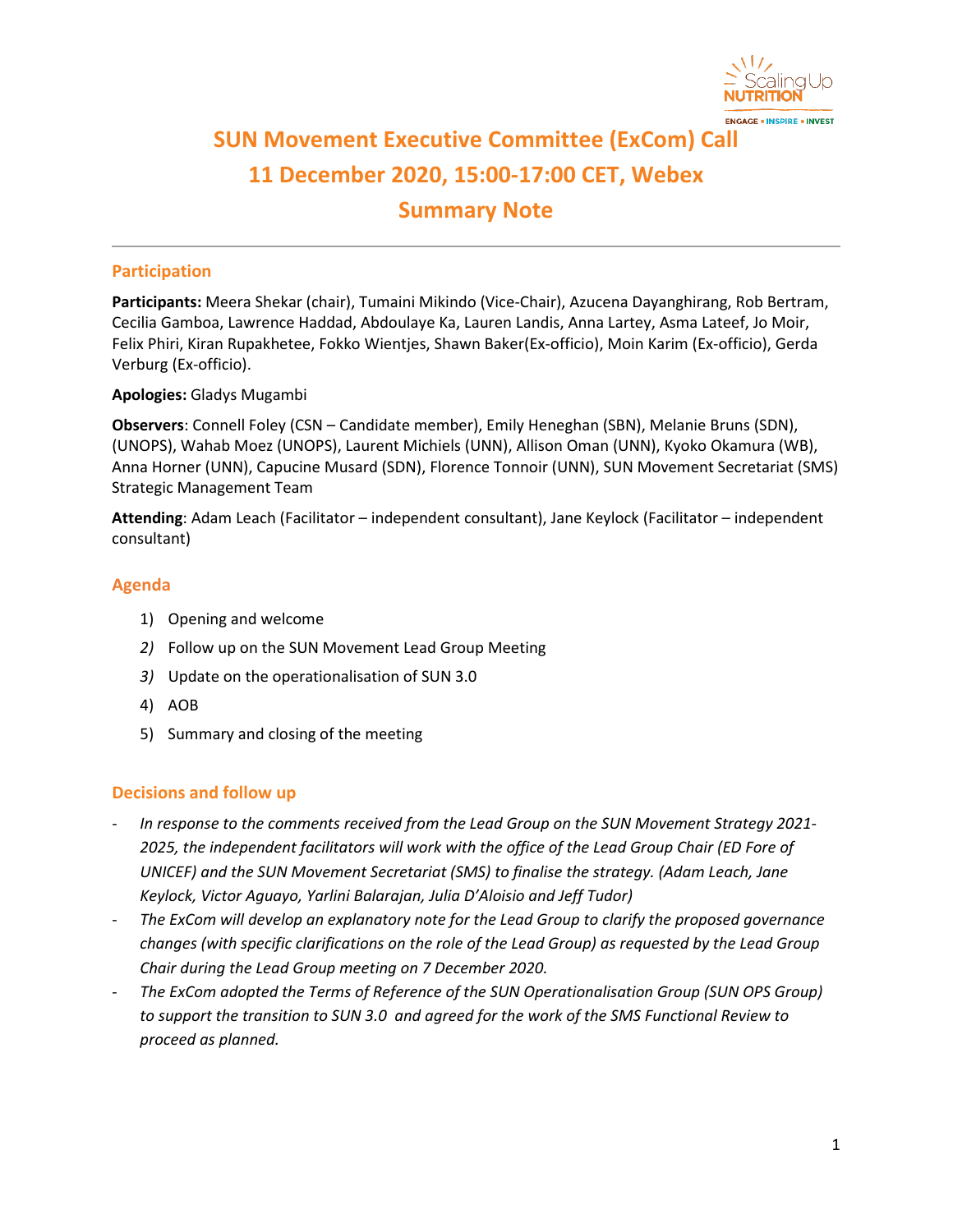- *Connell Foley has been appointed as ExCom member on behalf of CSN in the interim period until 30 June 2021. The UNN and SDN will communicate their proposals for interim replacements of Anna Lartey, Lauren Landis and Tatjana von Steiger as soon as possible.*
- All ExCom members (including ex-officio members) whose terms expire by 31 December 2020 have committed to stay in position until 30 June 2021.
- *ExCom Members are invited to provide feedback to the draft interim ExCom Terms of Reference by 18 December 2020. Ex-Com TORs remain a living document and inputs received will be used to revise the interim ExCom Terms of Reference during the operationalization phase. As per prior practice, these will be presented to the Lead Group Chair for endorsement.*

#### **Summary Notes**

#### **Opening and welcome**

The Chair of the SUN Movement ExCom opened the meeting. The non-objection of the new CSN ExCom members was addressed under the agenda item related to operationalisation of the strategy.

### **Follow up on the SUN Movement Lead Group Meeting**

The Chair flagged that in their meeting on 7 December 2020, the SUN Movement Lead Group endorsed the SUN Movement Strategy for 2021-2025 with a request to address their outstanding concerns/clarifications in the final edits of the strategy. The Chair explained that some issues raised by the Lead Group can be addressed in the final version, while others are best taken forward in the operationalisation phase. The independent facilitators, in collaboration with the office of the Lead Group Chair and the SMS, will move forward with the finalisation of the strategy.

To respond to the concerns and confusion amongst some Lead Group members in relation to their role in phase three, it was suggested that they could benefit from seeing a version of their revised Terms of Reference with tracked changes. As requested by the LG Chair at the LG meeting on Dec 7, the ExCom will provide a clarification note to the Lead Group Chair (during their meeting on 7 December 2020)for further dissemination to the LG members. It was noted that with endorsement of the strategy by the LG, everyone should focus on ensuring that there is confidence in and support for the Strategy.

The ExCom agreed with the proposal presented by the SMS for the launch of the strategy. In addition to global events where the Coordinator, ExCom and Lead Group members could promote the strategy, Ex Com members expressed the importance of focusing on opportunities to launch the strategy in SUN Countries and regionally in order to help build momentum for action on nutrition.

#### **Operationalisation of SUN 3.0**

Jo Moir (SDN), Asma Lateef (CSN) and Tumaini Mkinda (Vice-chair) provided an update on the efforts to establish the SUN Operationalisation Group (OPS Group) which included an overview of the group's proposed Terms of Reference. The OPS Group will provide regular updates to the Ex-com and will present its recommendations to the Lead Group by 30 April 2021 for discussion and approval to ensure that work critical to operationalising the strategy can move ahead by the end of June 2021. The OPS Group Terms of Reference was approved by the ExCom.

Connell Foley was appointed as ExCom member on behalf of the SUN Civil Society Network for the interim period until 30 June 2021. The UNN and SDN will share in writing their proposed replacements for Anna Lartey, Lauren Landis and Tatjana von Steiger who have resigned from their positions on the ExCom. All